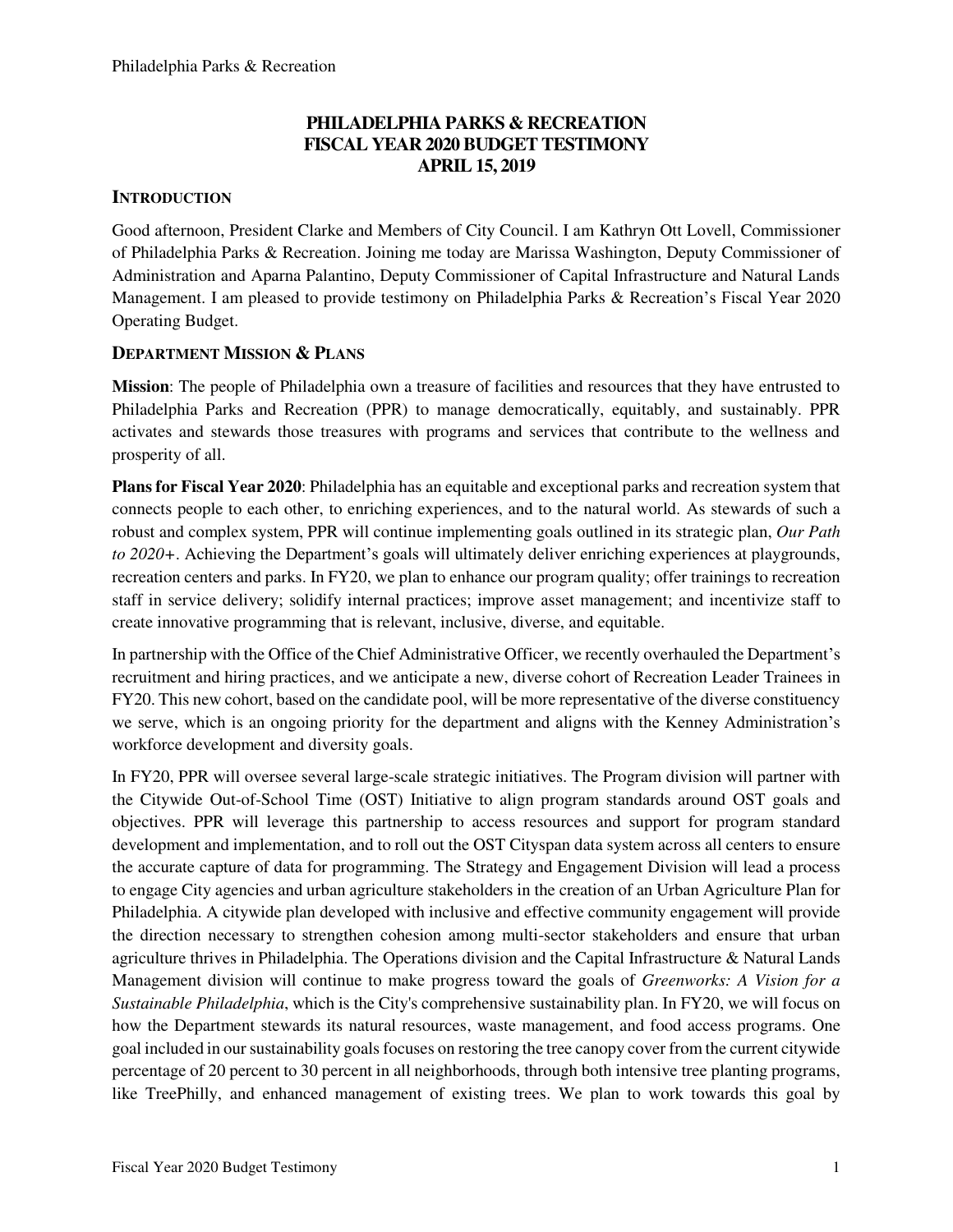implementing a new technology system called Cityworks, which is an asset management system for tracking and managing our tree inventory. Additionally, the Natural Lands Management division will lead the creation of an Urban Forest Strategic Plan to more strategically coordinate tree planting and management. We will also procure a second asset management software system to help the Skilled Trades Division transition from reactive maintenance to more deliberate, strategic care of our assets, including HVAC, boilers and roofs. The Operations division will continue partnering with other city agencies to combat the opioid crisis and its impact on our system and the people we serve through the *Philadelphia Resilience Project*.

Finally, PPR will continue to coordinate with Rebuild to implement new capital projects in FY20 through various delivery methods, including PPR Capital Infrastructure, PPR Skilled Trades, the Philadelphia Redevelopment Authority, and Project Users. In close coordination with the Rebuild team, we will ensure that our Park Friends Network and Recreation Advisory Councils are better supported and equipped to carry out their work at facilities as the Rebuild Initiative makes an historic investment in their community facilities. The focus of this work extends beyond Rebuild sites and is an investment in the Parks Friends and Recreation Advisory Council networks across the city.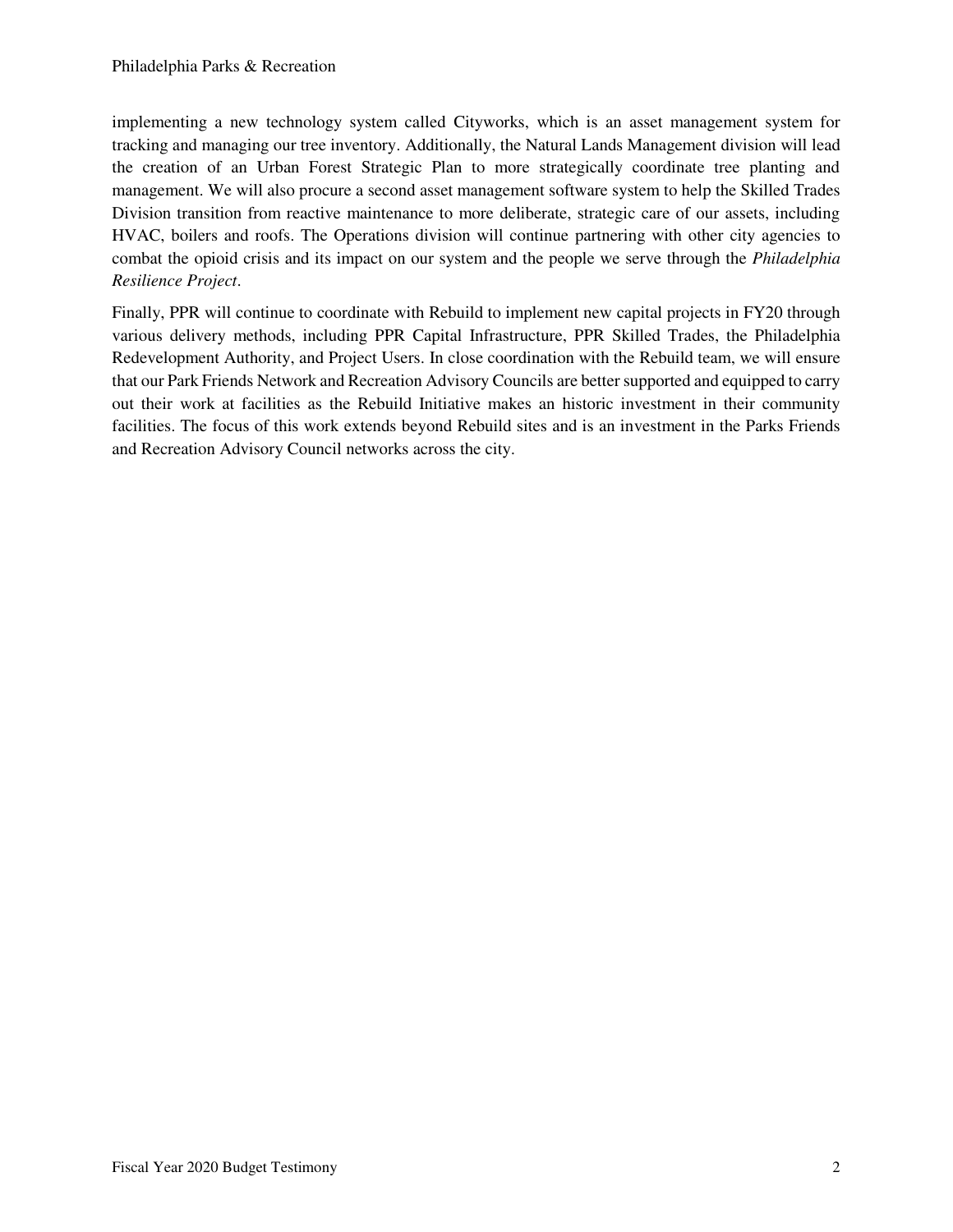# **BUDGET SUMMARY & OTHER BUDGET DRIVERS**

| <b>Staff Demographics Summary (as of November 2018): All Funds</b> |           |           |           |           |  |  |  |  |  |
|--------------------------------------------------------------------|-----------|-----------|-----------|-----------|--|--|--|--|--|
|                                                                    | Total     | Minority  | White     | Female    |  |  |  |  |  |
| Number of Full-Time Staff                                          | 664       | 319       | 345       | 178       |  |  |  |  |  |
| Number of Exempt Staff                                             | 34        | 16        | 18        | 16        |  |  |  |  |  |
| Number of Executive Staff (deputy)                                 | 6         | 3         | 3         | 4         |  |  |  |  |  |
| level and above)                                                   |           |           |           |           |  |  |  |  |  |
| Average Salary, Full-Time Staff                                    | \$52,714  | \$48,342  | \$56,758  | \$58,028  |  |  |  |  |  |
| Average Salary, Exempt Staff                                       | \$78,657  | \$77,289  | \$79,872  | \$82,174  |  |  |  |  |  |
| Average Salary, Executive Staff                                    | \$121,712 | \$119.137 | \$124,287 | \$125,403 |  |  |  |  |  |
| Median Salary, Full-Time Staff                                     | \$46,774  | \$43,312  | \$53,259  | \$54,035  |  |  |  |  |  |
| Median Salary, Exempt Staff                                        | \$76,125  | \$76,125  | \$75,345  | \$78,795  |  |  |  |  |  |
| Median Salary, Executive Staff                                     | \$116,905 | \$118,450 | \$113,300 | \$115,875 |  |  |  |  |  |

| <b>Employment Levels (as of November 2018): All Funds</b> |                            |                                              |  |  |  |  |  |
|-----------------------------------------------------------|----------------------------|----------------------------------------------|--|--|--|--|--|
|                                                           | <b>Budgeted</b><br>in FY19 | Filled as of the<br>Increment Run<br>(11/18) |  |  |  |  |  |
| Number of Full-Time Positions                             | 779                        | 664                                          |  |  |  |  |  |
| Number of Part-Time Positions                             | 102                        | 73                                           |  |  |  |  |  |
| Number of Exempt Positions                                | 35                         | 34                                           |  |  |  |  |  |
| Number of Executive Positions (deputy level and<br>above) | 7                          | 6                                            |  |  |  |  |  |
| Average Salary of All Full-Time Positions                 | \$52,135                   | \$52,714                                     |  |  |  |  |  |
| Median Salary of All Full-Time Positions                  | \$46,583                   | \$46,774                                     |  |  |  |  |  |

| <b>General Fund Financial Summary by Class</b>  |                |                    |                |                    |                |                  |
|-------------------------------------------------|----------------|--------------------|----------------|--------------------|----------------|------------------|
|                                                 | FY18 Original  | FY18 Actual        | FY19 Original  | FY19 Estimated     | FY20 Proposed  | Difference:      |
|                                                 | Appropriations | <b>Obligations</b> | Appropriations | <b>Obligations</b> | Appropriations | <b>FY20-FY19</b> |
| Class 100 - Employee Compensation               | \$46,948,421   | \$47,030,321       | \$49,347,561   | \$50,412,093       | \$52,490,935   | \$2,078,842      |
| Class 200 - Purchase of Services                | \$9,401,490    | \$9,400,752        | \$9,516,490    | \$9,588,460        | \$10,115,490   | \$527,030        |
| Class 300/400 - Materials, Supplies & Equipment | \$2,735,630    | \$2,623,116        | \$2,750,630    | \$2,750,630        | \$2,740,630    | (\$10,000)       |
| Class 500 - Contributions                       | \$2,647,500    | \$5,011,875        | \$2,897,500    | \$2,897,500        | \$2,511,000    | $(\$386,500)$    |
| Class 800 - Payment to Other Funds              | \$0            | \$0                | \$1,550,000    | \$1,550,000        | \$0            | (\$1,550,000)    |
|                                                 | \$61,733,041   | \$64,066,064       | \$66,062,181   | \$67,198,683       | \$67,858,055   | \$659,372        |

| <b>Contracts Summary (Professional Services only)</b> |             |             |             |             |             |                       |  |  |  |  |
|-------------------------------------------------------|-------------|-------------|-------------|-------------|-------------|-----------------------|--|--|--|--|
|                                                       | <b>FY14</b> | <b>FY15</b> | <b>FY16</b> | <b>FY17</b> | <b>FY18</b> | FY19 YTD<br>(Q1 & Q2) |  |  |  |  |
| Total amount of contracts                             | \$2,098,752 | \$2,394,649 | \$1,655,920 | \$1,650,852 | \$2,361,288 | \$429,750             |  |  |  |  |
| Total amount to M/W/DSBE                              | \$727,776   | \$501.986   | \$347.621   | \$318,035   | \$816.817   | \$41,610              |  |  |  |  |
| <b>Participation Rate</b>                             | 35%         | 21%         | 21%         | $19\%$      | $35\%$      | $10\%$ <sup>1</sup>   |  |  |  |  |

<sup>1</sup>This is a comparatively low rate for FY19 Q2 and is due to timing of conformed contracts.

| Total M/W/DSBE Contract Participation Goal (Public Works; Services,<br>Supplies & Equipment; and Professional Services combined) |  |  |  |  |  |  |  |  |
|----------------------------------------------------------------------------------------------------------------------------------|--|--|--|--|--|--|--|--|
| FY19<br><b>FY20</b><br><b>FY18</b>                                                                                               |  |  |  |  |  |  |  |  |
| M/W/DSBE Contract Participation Goal<br>25%<br>25%<br>25%                                                                        |  |  |  |  |  |  |  |  |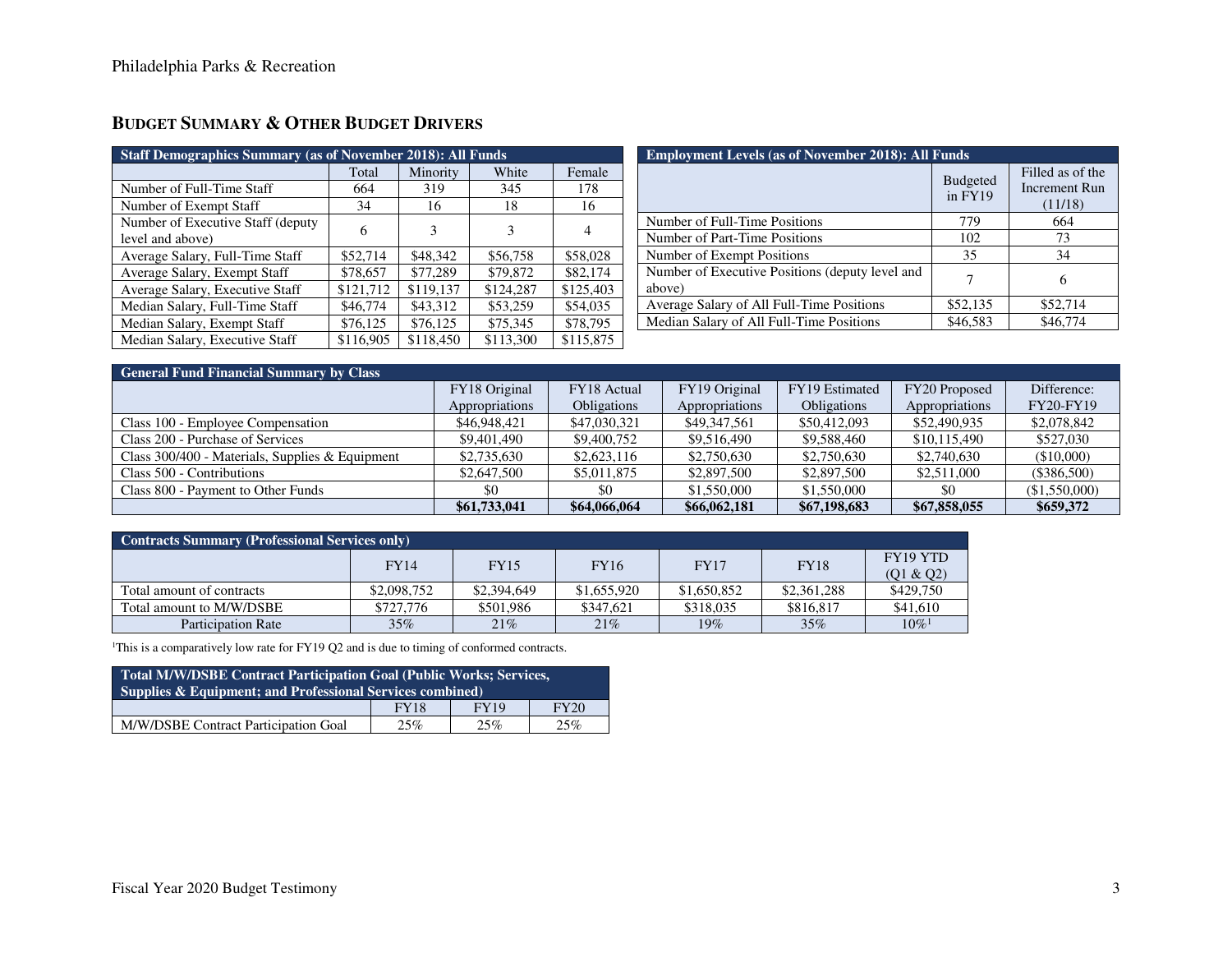# **PROPOSED BUDGET OVERVIEW**

## **Proposed Funding Request**:

The proposed Fiscal Year 2020 General Fund budget totals \$67,858,055, an increase of \$659,342 over Fiscal Year 2019 estimated obligation levels. This increase is primarily due to employee raises for DC#47, Exempts, and non-represented staff and the living wage increase for seasonal staff.

The proposed budget includes:

- \$52,490,935 in Class 100, a \$2,078,842 increase over FY19. This funding will support the Department's 759 (General Fund) full-time positions, 102 part-time positions, and over 1,400 seasonal positions. The salary increases also ensure seasonal staff have a living wage and keep in line with the requirements for the 21<sup>st</sup> Century Minimum Wage bill.
- \$10,115,490 in Class 200, a \$527,000 increase over FY19. This increase is due to support of streamlining the background clearance process for nearly 1,400 seasonal staff as well as a contract for the management of the Philadelphia History Museum
- \$2,740,630 in Class 300/400, a \$10,000 decrease from FY19. This decrease is due to a one-time purchase in FY19 that is not continuing in the upcoming fiscal year.
- \$2,511,000 in Class 500, a \$386,500 decrease from FY19. This funding supports local community groups with grants awarded through the Philadelphia Activity Fund and youth tennis programming. These resources help local communities provide activities for youth, seniors, and special populations.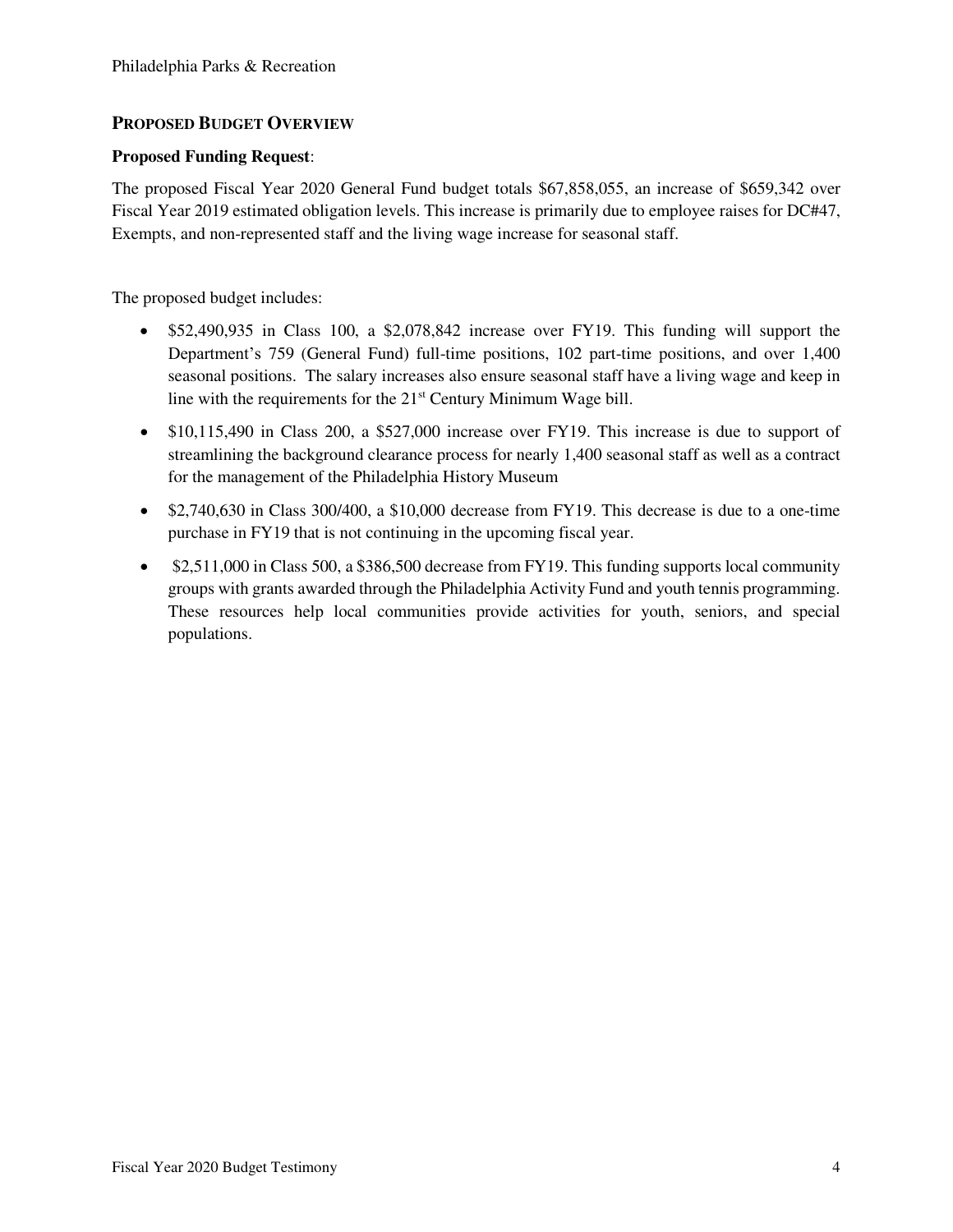## **STAFFING LEVELS**

The department is requesting 759 General Fund budgeted positions for FY20, an increase of 9 positions over FY19.

The increase is attributed to nine new positions for apprentices that successfully completed PPR's Community Apprenticeship Program (CAP), a career-exposure program designed to connect opportunity youth and adults to permanent careers. CAP is a *City as Model Employer* initiative.

# **NEW HIRES**

| New Hires (from $7/1/2018$ to $11/25/18$ ) |                                     |         |  |  |  |  |  |  |
|--------------------------------------------|-------------------------------------|---------|--|--|--|--|--|--|
|                                            | <b>Total Number</b><br>of New Hires | Spanish |  |  |  |  |  |  |
| Black or African American                  |                                     |         |  |  |  |  |  |  |
| Hispanic or Latino                         |                                     |         |  |  |  |  |  |  |
| White                                      |                                     |         |  |  |  |  |  |  |
| Total                                      |                                     |         |  |  |  |  |  |  |

Since the increment run, Philadelphia Parks and Recreation have hired 18 employees: eight Black or African American employees; one Asian employee, who speaks Hindi, Malayalam, and Tamil; two Hispanic or Latino employees, both of whom speak Spanish; and seven White employees.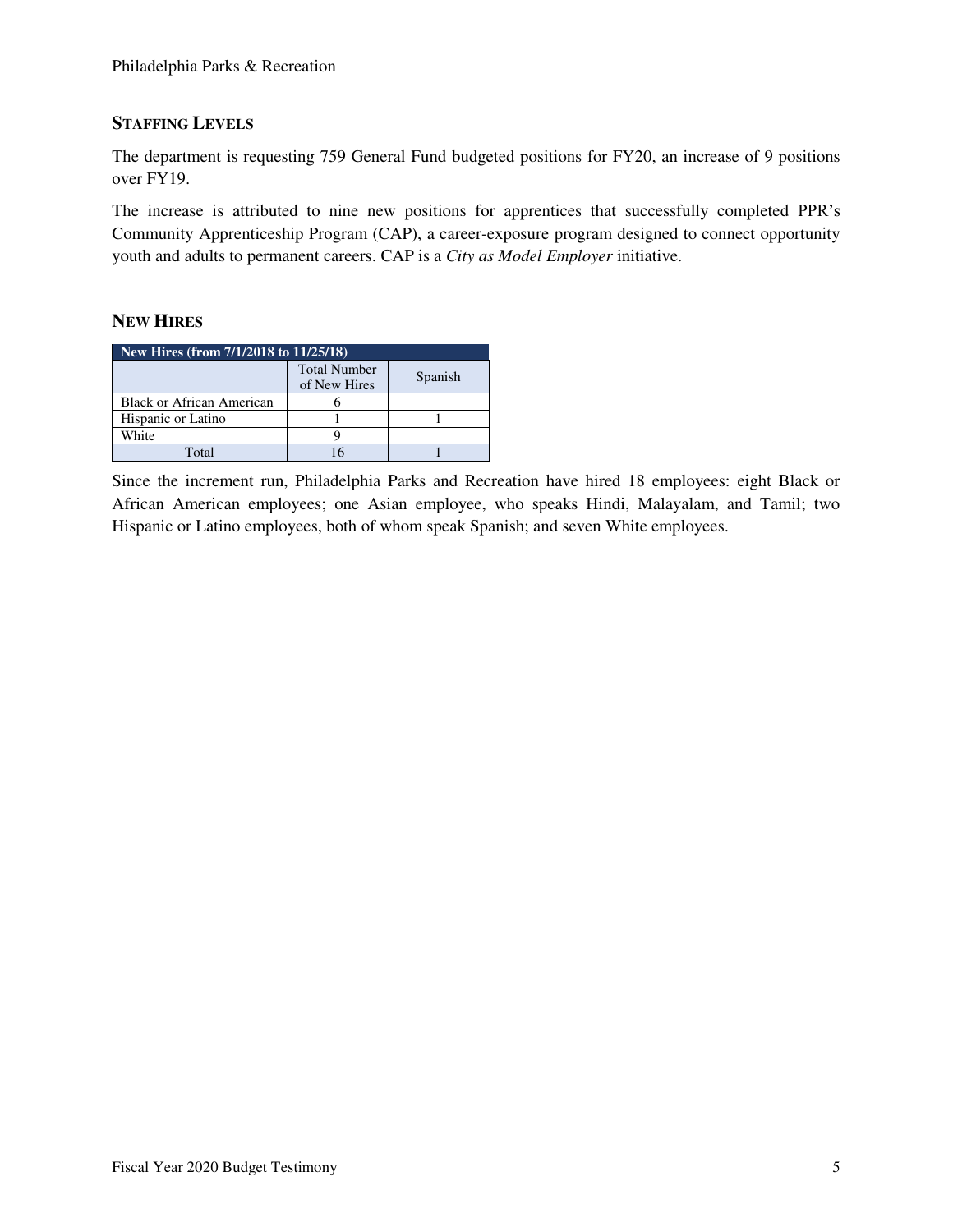## **PERFORMANCE, CHALLENGES, AND INITIATIVES**

### **RECREATIONAL SERVICES PROGRAM**

#### **FY20 Strategic Goals**

- Implement department-wide adoption of new recreational program standards that measure improved program delivery.
- Establish and administer an innovation fund to support new neighborhood programs to allow for small-scale creativity and experimentation in programming.

| <b>FY20 Performance Measures</b>                                |             |             |             |           |  |  |  |  |  |
|-----------------------------------------------------------------|-------------|-------------|-------------|-----------|--|--|--|--|--|
|                                                                 | <b>FY18</b> | FY19 YTD    | <b>FY19</b> | FY20      |  |  |  |  |  |
| Measure                                                         | Actual      | $(Q1 + Q2)$ | Target      | Target    |  |  |  |  |  |
| Number of $programs1$                                           | 3.291       | 2.104       | 3,300       | 3,300     |  |  |  |  |  |
| Number of unique individuals who attended programs <sup>2</sup> | 211,766     | 109,583     | 220,000     | 220,000   |  |  |  |  |  |
| Total visits                                                    | 9,530,484   | 5,502,729   | 9,300,000   | 9,300,000 |  |  |  |  |  |
| Program participation rate                                      | 85.8%       | 87.3%       | 86.0%       | 86.0%     |  |  |  |  |  |
| Percent change in pool visits <sup>3</sup>                      | $-16.6\%$   | $0.0\%$     | $0.0\%$     | $2.0\%$   |  |  |  |  |  |

*<sup>1</sup>Programs run, on average, 19 weeks. Quarter 1 is PPR's biggest staff-led quarter due to camps. PPR had 1,373 internal programs and 731 external permitted programs during FY19 Q1 and Q2 (combined).* 

*<sup>2</sup>Programs run, on average, 19 weeks. PPR had 56,299 attendees at internal programs and 53,284 attendees at external permitted programs during FY19 Q1 and Q2 (combined).* 

<sup>3</sup>*This data is reported for Q1 only. PPR did not see growth from the previous year because of: a. pool closures/repairs: two pools that had been closed in FY18 remained closed in FY19 and another did not open until August; and b. a lifeguard shortage: the shortage affected the number of swimmers at some pools at some times.*

## **INFRASTRUCTURE AND PROPERTY MANAGEMENT PROGRAM**

#### **FY20 Strategic Goals**

- Implement Cityworks asset management system for tree inventory and management.
- Sustain and enhance care and maintenance of Philadelphia's 10,000 acres of neighborhood park trees and 113,000 street trees.
- Make progress toward tree canopy enhancement goals of 30% tree cover in all neighborhoods, with sustained commitments to equity and environmental justice.

| <b>FY20 Performance Measures</b>                                    |             |             |             |        |  |  |  |  |  |
|---------------------------------------------------------------------|-------------|-------------|-------------|--------|--|--|--|--|--|
|                                                                     | <b>FY18</b> | FY19 YTD    | <b>FY19</b> | FY20   |  |  |  |  |  |
| Measure                                                             | Actual      | $(01 + 02)$ | Target      | Target |  |  |  |  |  |
| New trees planted <sup>1</sup>                                      | 4.325       | 1.131       | 2,796       | 4,100  |  |  |  |  |  |
| Percent of 311 requests closed that meet standard <sup>2</sup>      | 56.4%       | N/A         | 57.0%       | 60.0%  |  |  |  |  |  |
| Percent of Performo requests closed that meet standard <sup>3</sup> | 58.9%       | N/A         | 61.0%       | 61.0%  |  |  |  |  |  |

<sup>1</sup>*This measure does not report for quarters 1 and 3. The FY19 target is lower than the FY18 year-end figure due to a large planting project that* is scheduled for FY20. Resources that would normally be expended in FY19 are being dedicated to this project. PPR will plant and distribute *more trees in Q4 than in Q2 and is projected to meet the target by year-end.* 

*<sup>2</sup>This is an annual measure, and FY19 data will be available at year-end. This measure currently only includes 311 requests not tracked in other systems.* 

*<sup>3</sup>This is an annual measure, and FY19 data will be available at year-end. The FY20 target assumes that vacant positions for Rebuild staff are filled. The FY20 target assumes that the positions that were left vacant pending the outcome of the Philadelphia Beverage Tax lawsuit will now be filled, due to the successful outcome of that litigation.*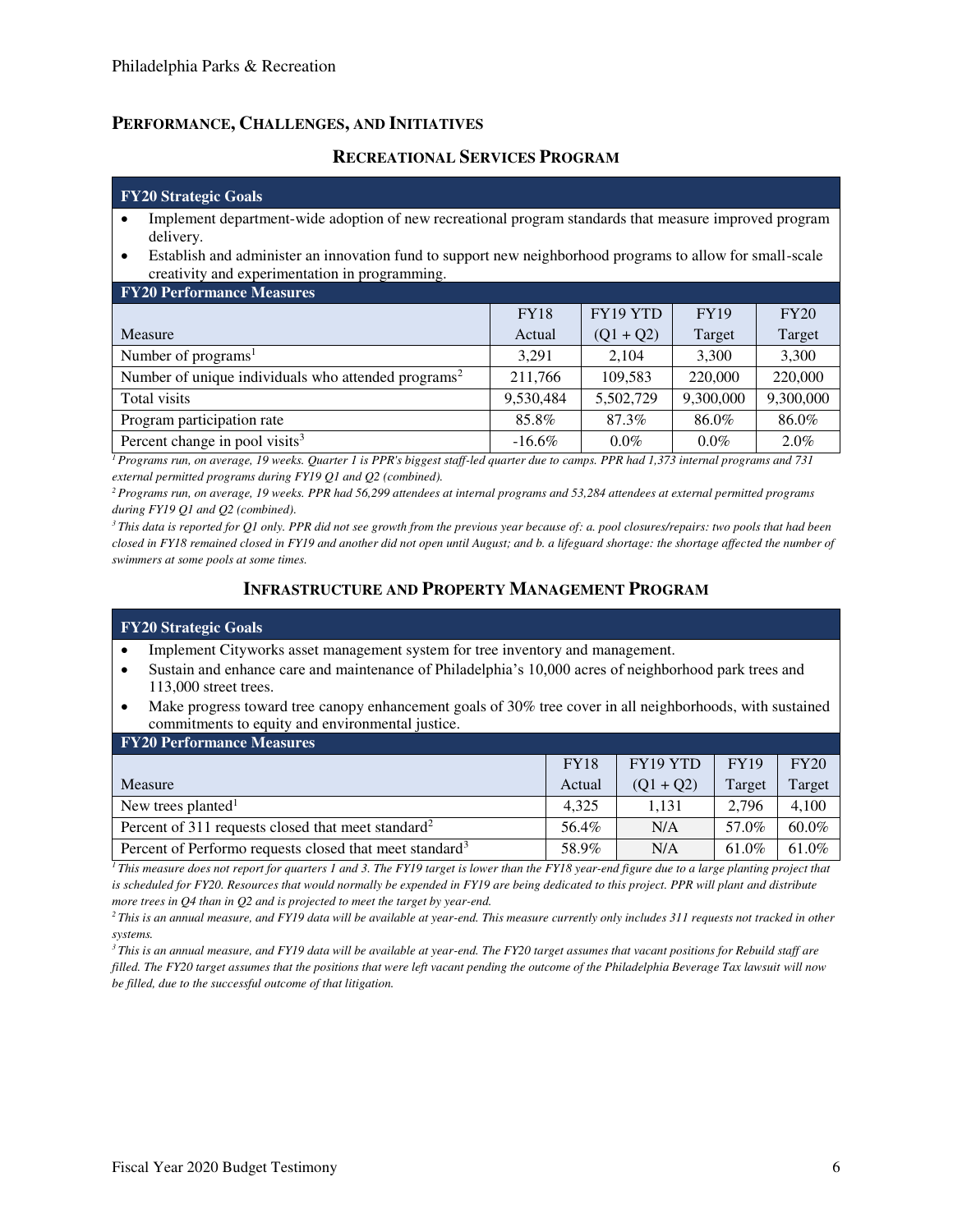## **COMMUNICATION AND ENGAGEMENT PROGRAM**

### **FY20 Strategic Goals**

- Launch engagement campaign to identify how PPR assets are utilized.
- Develop a customer service plan to increase PPR's capacity for meaningful community and stakeholder involvement.

#### • Create seasonal guides to PPR programs, events, and activities.

| <b>FY20 Performance Measures</b>                                                                  |                 |             |             |           |
|---------------------------------------------------------------------------------------------------|-----------------|-------------|-------------|-----------|
|                                                                                                   | <b>FY18</b>     | FY19 YTD    | <b>FY19</b> | FY20      |
| Measure                                                                                           | Actual          | $(Q1 + Q2)$ | Target      | Target    |
| Percent increase in concessions revenue <sup>1</sup>                                              | 5.8%            | N/A         | 5.4%        | $2.4\%$   |
| Social media impressions <sup>2</sup>                                                             | 5,169,839       | 3,100,083   | 5,200,000   | 5,900,000 |
| Percent increase in volunteer participation <sup>3</sup>                                          | 109.9%          | N/A         | $-16.9\%$   | $0.0\%$   |
| Percent of permit holder Net Promoter Score survey<br>respondents who are detractors <sup>4</sup> | $20.0\%$<br>N/A |             |             | $20.0\%$  |
|                                                                                                   |                 |             |             |           |

<sup>1</sup> This is an annual measure, so FY19 data will be available at year-end.

*<sup>2</sup>Includes impressions for @PhilaParksandRec on Facebook, Twitter, and Instagram.* 

<sup>3</sup>*This is an annual measure marking percent changes across years, and FY19 data will be available at year-end. The number of volunteer* 

*clearances tripled from FY17 to FY18, providing a significant increase in this measure in FY18.* 

*4 This is an annual measure, and FY19 data will be available at year-end. This measure is also new for FY19, so prior-year data is not available.* 

## **EXECUTIVE, ADMINISTRATION AND PERFORMANCE MANAGEMENT PROGRAM**

# **FY20 Strategic Goals**  • Develop and implement a staff surveying system to measure the impact of the strategic plan

• Launch an internal website (intranet) to centralize departmental information and to increase staff access to internal resources.

| <b>FY20 Performance Measures</b>                               |             |             |             |        |  |  |  |  |
|----------------------------------------------------------------|-------------|-------------|-------------|--------|--|--|--|--|
|                                                                | <b>FY18</b> | FY19 YTD    | <b>FY19</b> | FY20   |  |  |  |  |
| Measure                                                        | Actual      | $(01 + 02)$ | Target      | Target |  |  |  |  |
| Percentage of permanent staff attending trainings <sup>1</sup> | 93.0%       | N/A         | 93.0%       | 93.0%  |  |  |  |  |
| Paper form / processes made available online <sup>2</sup>      |             | N/A         |             |        |  |  |  |  |
| Net hires (full- and part-time)                                | 17          | 21          | 23          | 18     |  |  |  |  |

 $\overline{I}$ *This is an annual measure, and FY19 data will be available at year-end. Calibrating this annually gives the opportunity for all staff persons to be trained.* 

*2 This is an annual measure, and FY19 data will be available at year-end. The number of total paper form processes varies from year to year.*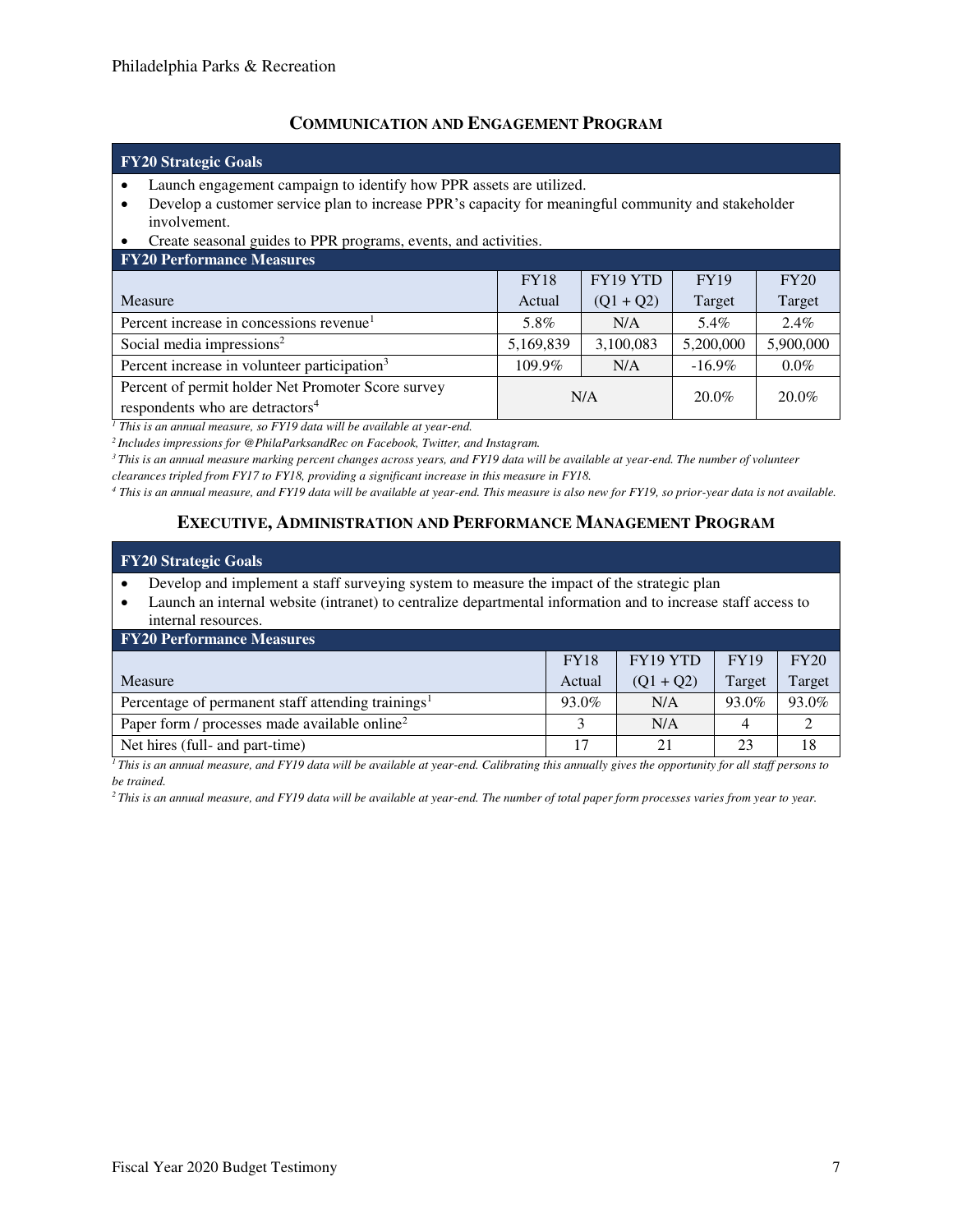# **OTHER BUDGETARY IMPACTS**

## **Federal and State (Where Applicable)**

PPR is reliant on federal funding to support the following programs:

- The Afterschool Snack program, which offers reimbursement to eligible organizations to help schools serve healthy snacks to children in after-school activities;
- The Phil-A-Job II Work Experience, a federal grant program funded through the Philadelphia Youth Network;
- The Summer Food Service Program, which provide nutritious meals to low-income children.
- The Older Adult Programs for senior citizens held at our older adult centers and recreation facilities.

The Department also receives funding from the Pennsylvania Department of Human Services' Human Services Development Fund (HSDF). Funds support services to youth and community centers, violence reduction initiatives, and Out-of-School Time programs. HSDF funding also supports seasonal staff salaries and a small portion goes towards bus rental services for programs.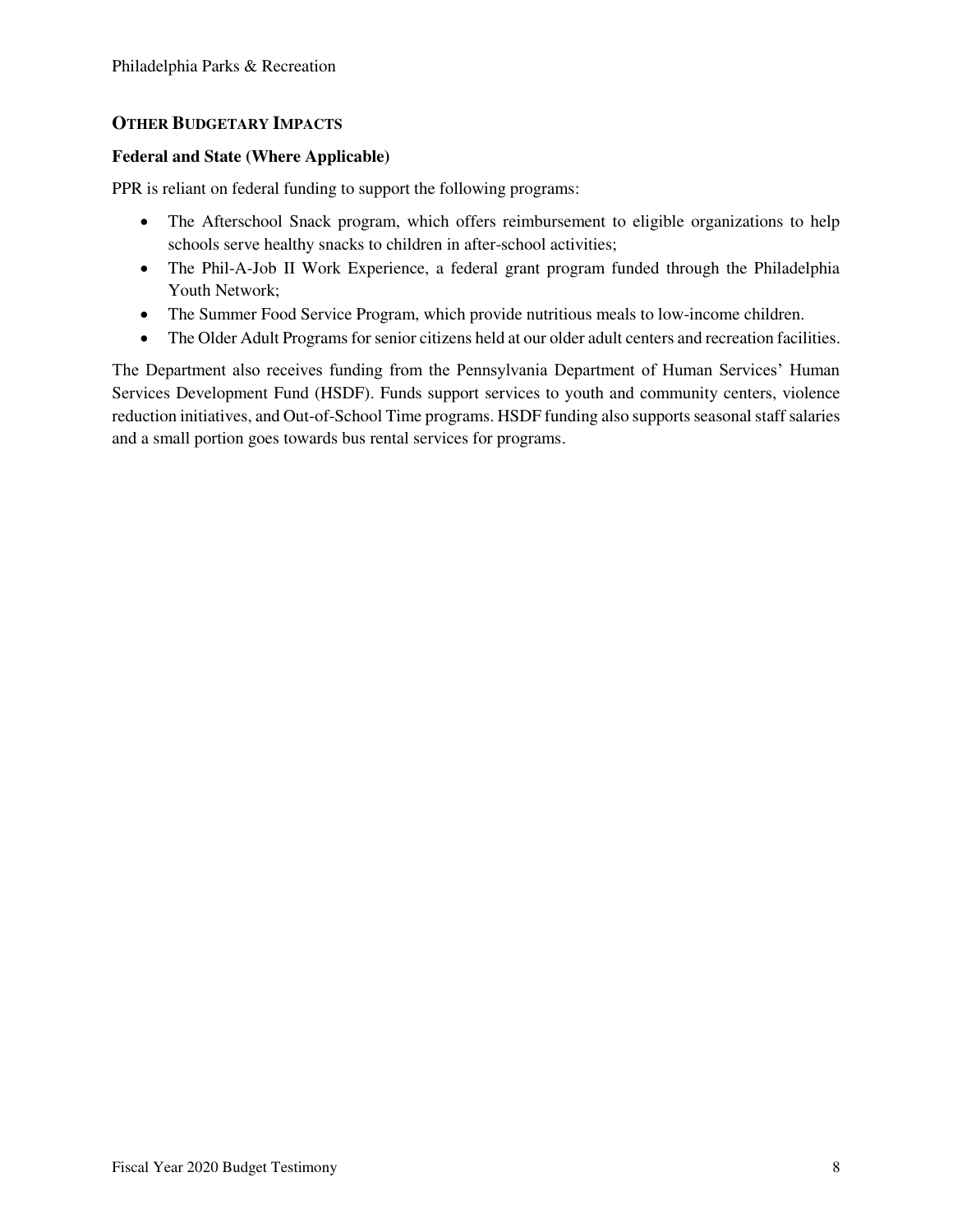# **CONTRACTING EXPERIENCE**

| M/W/DSBE Participation on Large Professional Services Contracts with For-Profit Vendors |                                                   |           |                  |                   |                                                                                   |                         |                         |               |                   |                                                                                   |                                            |
|-----------------------------------------------------------------------------------------|---------------------------------------------------|-----------|------------------|-------------------|-----------------------------------------------------------------------------------|-------------------------|-------------------------|---------------|-------------------|-----------------------------------------------------------------------------------|--------------------------------------------|
|                                                                                         | Top Five Largest Contracts over \$34,000 for FY19 |           |                  |                   |                                                                                   |                         |                         |               |                   |                                                                                   |                                            |
|                                                                                         | <b>Brief</b>                                      | Dollar    |                  |                   |                                                                                   | $%$ of<br>M/W/DSBE      |                         | Total %       | Total \$<br>Value | Is This a<br>Local<br>Business?<br>(principal)<br>place of<br>business<br>located | Does the<br>Vendor<br>Have a<br>Waiver for |
| Vendor                                                                                  | Description of<br>Service                         | Amount of | <b>RFP</b> Issue | Contract          |                                                                                   | Participation           | \$ Value of<br>M/W/DSBE | Participation | Participation     | within City<br>limits)                                                            | Living Wage<br>Compliance?                 |
| Name                                                                                    | Provided                                          | Contract  | Date             | <b>Start Date</b> | Ranges in RFP                                                                     | Achieved                | Participation           | - All DSBEs   | - All DSBEs       | [yes $/no$ ]                                                                      | [yes $/$ no]                               |
| Platinum                                                                                | Music<br>Performance                              | \$110,000 | 12/10/18         | 6/1/19            | <b>MBE: Best Efforts</b><br><b>WBE: Best Efforts</b><br><b>DSBE: Best Efforts</b> | 50%<br>$0\%$<br>$0\%$   | \$55,000<br>\$0<br>\$0  | 50%           | \$55,000          | Yes                                                                               | N <sub>o</sub>                             |
| B.I<br>Consulting,<br><b>LLC</b>                                                        | Marketing<br>Consultant                           | \$60,000  | 3/12/18          | 4/1/19            | <b>MBE: Best Efforts</b><br><b>WBE: Best Efforts</b><br><b>DSBE: Best Efforts</b> | 100%<br>$0\%$<br>$0\%$  | \$60,000<br>\$0<br>\$0  | 100%          | \$60,000          | Yes                                                                               | No                                         |
| Big Bloc                                                                                | Music<br>Performance                              | \$100,000 | 12/10/18         | 6/1/19            | <b>MBE: Best Efforts</b><br><b>WBE: Best Efforts</b><br><b>DSBE: Best Efforts</b> | 50%<br>$0\%$<br>$0\%$   | \$50,000<br>\$0<br>\$0  | 50%           | \$50,000          | Yes                                                                               | No                                         |
| First Phila<br>Labor<br>Services                                                        | <b>Box Office</b><br>Services                     | \$100,505 | 1/9/18           | 5/1/19            | <b>MBE: Best Efforts</b><br><b>WBE: Best Efforts</b><br><b>DSBE: Best Efforts</b> | $0\%$<br>$0\%$<br>$0\%$ | \$0<br>\$0<br>\$0       | $0\%$         | \$0               | Yes                                                                               | No                                         |
| Land<br><b>Studies</b>                                                                  | Natural Land<br>Maintenance                       | \$80,000  | 12/8/14          | 7/31/18           | <b>MBE: Best Efforts</b><br><b>WBE: Best Efforts</b><br><b>DSBE: Best Efforts</b> | $0\%$<br>100%<br>$0\%$  | \$0<br>\$80,000<br>\$0  | 100%          | \$80,000          | No                                                                                | No                                         |

| <b>Non-Profit Vendor Demographics</b> |              |          |  |  |  |  |  |  |
|---------------------------------------|--------------|----------|--|--|--|--|--|--|
| Center for Employment Opportunities   | Minority %   | Female % |  |  |  |  |  |  |
| Workforce                             | 71%          | 71%      |  |  |  |  |  |  |
| Executive                             | 43%          | 43%      |  |  |  |  |  |  |
| Board                                 | 33%          | 58%      |  |  |  |  |  |  |
| Philadelphia Youth Network            | Minority $%$ | Female % |  |  |  |  |  |  |
| Workforce                             | 63%          | 71%      |  |  |  |  |  |  |
| Executive                             | 50%          | 75%      |  |  |  |  |  |  |
| Board                                 | 44%          | 44%      |  |  |  |  |  |  |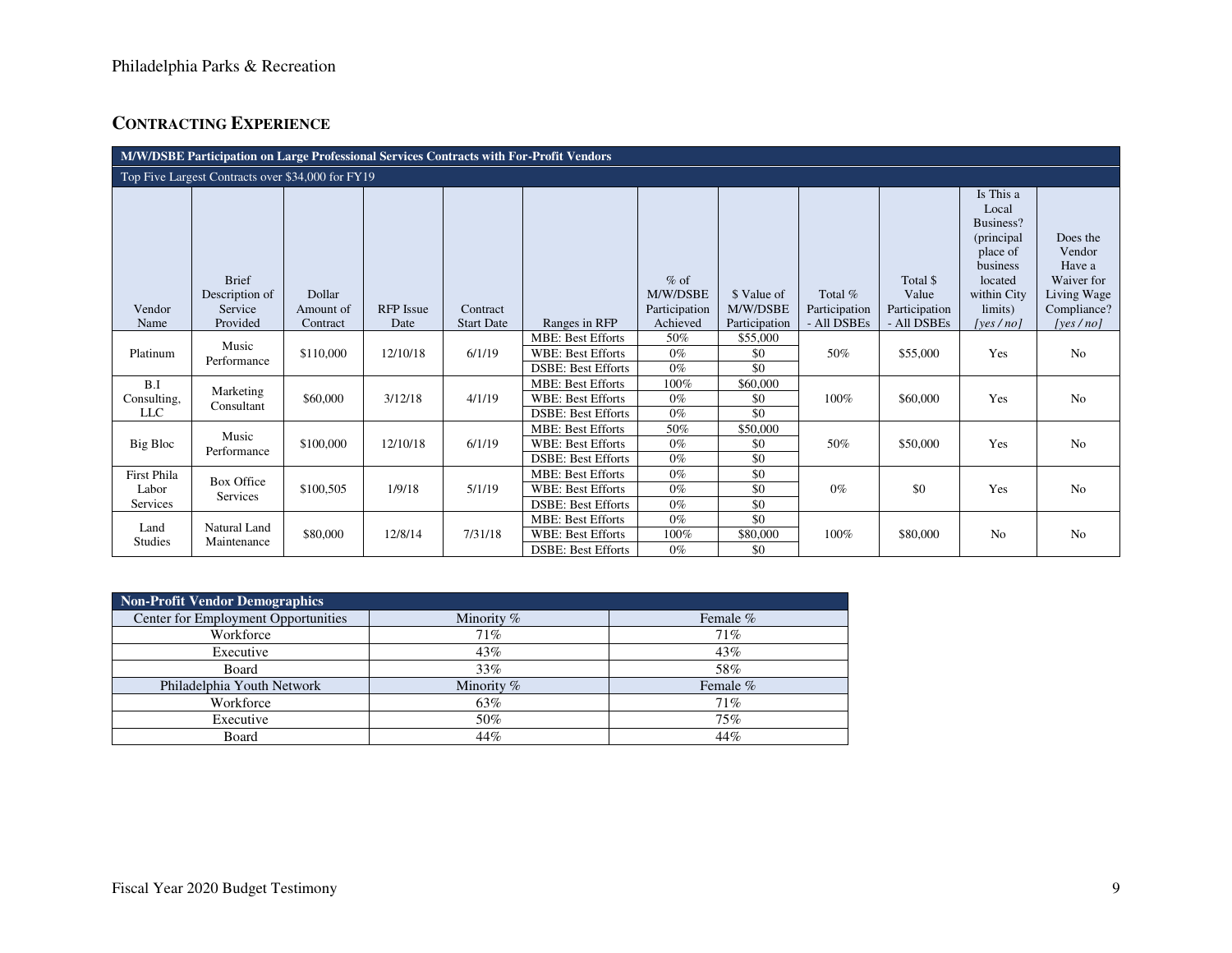# **EMPLOYEE DATA**

| <b>Staff Demographics (as of November 2018)</b> |                  |                  |                        |                  |                  |
|-------------------------------------------------|------------------|------------------|------------------------|------------------|------------------|
| <b>Full-Time Staff</b>                          |                  |                  | <b>Executive Staff</b> |                  |                  |
|                                                 | Male             | Female           |                        | Male             | Female           |
|                                                 | African-American | African-American |                        | African-American | African-American |
| Total                                           | 194              | 83               | Total                  | $\mathbf{0}$     |                  |
| % of Total                                      | 29%              | 13%              | % of Total             | $0\%$            | 17%              |
| Average Salary                                  | \$45,595         | \$54,706         | Average Salary         | N/A              | \$115,360        |
| Median Salary                                   | \$41,473         | \$46,195         | Median Salary          | N/A              | \$115,360        |
|                                                 | White            | White            |                        | White            | White            |
| Total                                           | 259              | 89               | Total                  | 1                | $\overline{2}$   |
| % of Total                                      | 39%              | 13%              | % of Total             | 17%              | 33%              |
| Average Salary                                  | \$55,065         | \$61,629         | Average Salary         | \$105,060        | \$133,900        |
| <b>Median Salary</b>                            | \$49,663         | \$62,266         | Median Salary          | \$105,060        | \$133,900        |
|                                                 | Hispanic         | Hispanic         |                        | Hispanic         | Hispanic         |
| Total                                           | 23               | 5                | Total                  | 1                | $\theta$         |
| % of Total                                      | 3%               | $1\%$            | % of Total             | 17%              | $0\%$            |
| Average Salary                                  | \$48,238         | \$43,264         | Average Salary         | \$123,600        | N/A              |
| Median Salary                                   | \$45,358         | \$44,014         | <b>Median Salary</b>   | \$123,600        | N/A              |
|                                                 | Asian            | Asian            |                        | Asian            | Asian            |
| Total                                           | 6                |                  | Total                  | $\boldsymbol{0}$ | 1                |
| % of Total                                      | $1\%$            | $0\%$            | % of Total             | $0\%$            | 17%              |
| Average Salary                                  | \$54,228         | \$118,450        | Average Salary         | N/A              | \$118,450        |
| Median Salary                                   | \$46,747         | \$118,450        | Median Salary          | N/A              | \$118,450        |
|                                                 | Other            | Other            |                        | Other            | Other            |
| Total                                           | 4                |                  | Total                  | $\overline{0}$   | $\theta$         |
| % of Total                                      | 1%               | $0\%$            | % of Total             | $0\%$            | $0\%$            |
| Average Salary                                  | \$35,728         |                  | Average Salary         | N/A              | N/A              |
| Median Salary                                   | \$35,503         |                  | <b>Median Salary</b>   | N/A              | N/A              |
|                                                 | <b>Bilingual</b> | Bilingual        |                        | Bilingual        | Bilingual        |
| Total                                           | 28               | 8                | Total                  | 1                | 1                |
| % of Total                                      | $4\%$            | $1\%$            | % of Total             | $17\%$           | 17%              |
| Average Salary                                  | \$48,669         | \$60,417         | Average Salary         | \$123,600        | \$118,450        |
| Median Salary                                   | \$45,258         | \$53,147         | Median Salary          | \$123,600        | \$118,450        |
| Male<br>Female                                  |                  |                  | Male                   | Female           |                  |
| Total                                           | 486              | 178              | Total                  | $\overline{c}$   | $\overline{4}$   |
| % of Total                                      | 73%              | 27%              | % of Total             | 33%              | 67%              |
| Average Salary                                  | \$50,704         | \$58,028         | Average Salary         | \$114,330        | \$125,403        |
| <b>Median Salary</b>                            | \$45,758         | \$54,035         | <b>Median Salary</b>   | \$114,330        | \$115,875        |